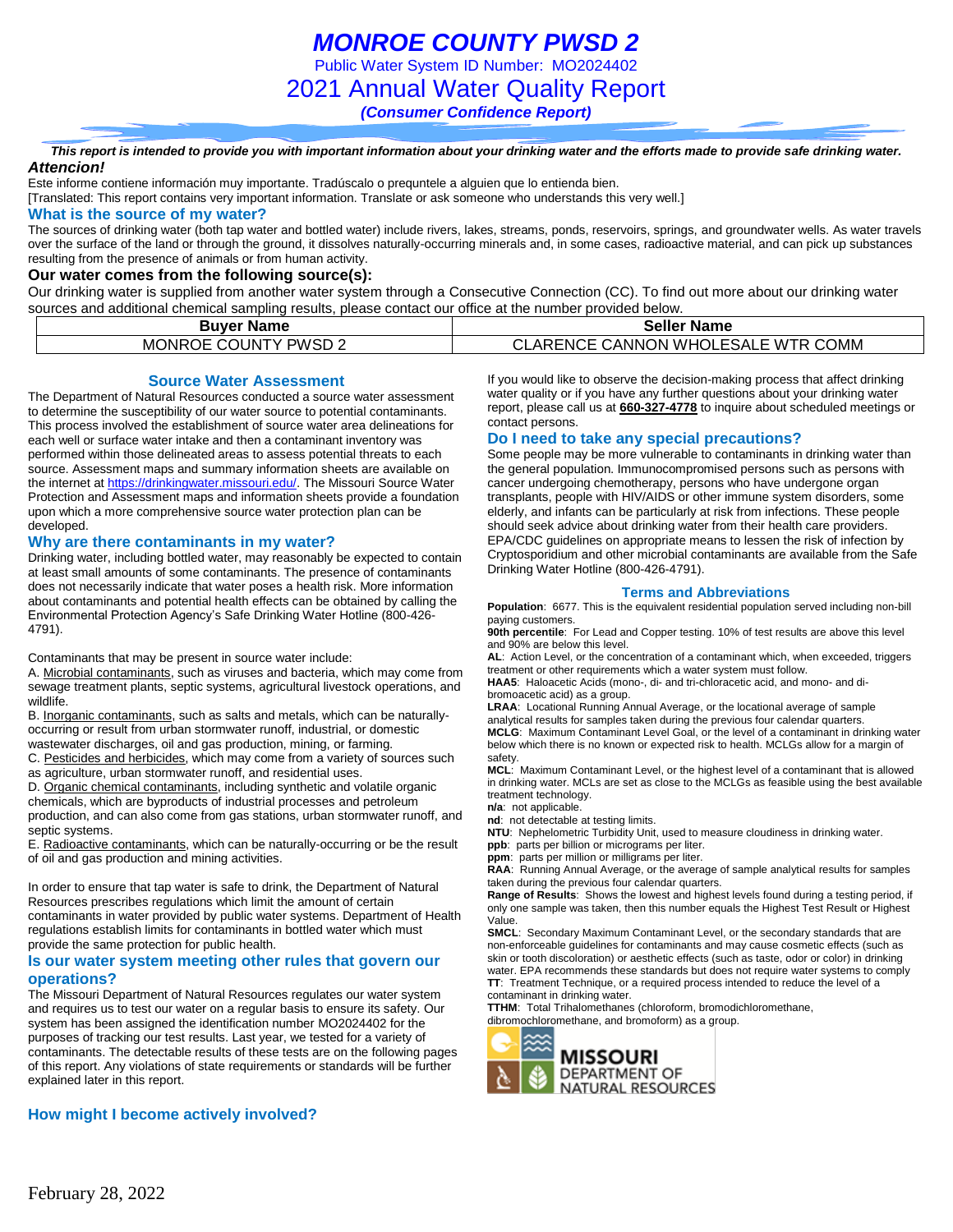### *MONROE COUNTY PWSD 2*

Public Water System ID Number: MO2024402

2021 Annual Water Quality Report

*(Consumer Confidence Report)*

### *Contaminants Report*

MONROE COUNTY PWSD 2 will provide a printed hard copy of the CCR upon request. To request a copy of this report to be mailed, please call us at **660-327-4778***.* The CCR can also be found on the internet at www.dnr.mo.gov/ccr/MO2024402.pdf.

*The state has reduced monitoring requirements for certain contaminants to less often than once per year because the concentrations of these contaminants are not expected to vary significantly from year to year. Records with a sample year more than one year old are still considered representative. No data older than 5 years need be included. If more than one sample is collected during the monitoring period, the Range of Sampled Results will show the lowest and highest tested results. The Highest Test Result, Highest LRAA, or Highest Value must be below the maximum contaminant level (MCL) or the contaminant has exceeded the level of health based standards and a violation is issued to the water system.* 

### *Regulated Contaminants*

| <b>Disinfection</b><br><b>Byproducts</b> | <b>Sample Point</b> | <b>Monitoring</b><br><b>Period</b> | <b>Highest</b><br>LRAA | <b>Range of Sampled</b><br><b>Result(s)</b><br>$(low - high)$ | Unit | <b>MCL</b> | <b>MCLG</b> | <b>Typical Source</b>                    |
|------------------------------------------|---------------------|------------------------------------|------------------------|---------------------------------------------------------------|------|------------|-------------|------------------------------------------|
| (HAA5)                                   | DBPDUAL-01          | 2021                               | 40                     | $19 - 48$                                                     | ppb  | 60         |             | Byproduct of drinking water disinfection |
| (HAA5)                                   | DBPDUAL-02          | 2021                               | 30                     | $14.7 - 48.1$                                                 | ppb  | 60         |             | Byproduct of drinking water disinfection |
| TTHM                                     | DBPDUAL-01          | 2021                               | 55                     | $37.7 - 73.6$                                                 | ppb  | 80         |             | Byproduct of drinking water disinfection |
| TTHM                                     | DBPDUAL-02          | 2021                               | 50                     | $33.3 - 75.6$                                                 | ppb  | 80         |             | Byproduct of drinking water disinfection |

| Lead and<br>Copper | Date        | 90th Percentile: 90%<br><b>Range of Sampled</b><br>of your water utility<br><b>Results</b><br>$(low - high)$<br>levels were less than |                 | <b>Unit</b> | <b>AL</b> | <b>Sites</b><br><b>Over AL</b> | <b>Typical Source</b>                   |  |  |
|--------------------|-------------|---------------------------------------------------------------------------------------------------------------------------------------|-----------------|-------------|-----------|--------------------------------|-----------------------------------------|--|--|
| COPPER             | 2017 - 2019 | 0.393                                                                                                                                 | $0.0143 - 1.13$ | ppm         | 1.3       |                                | Corrosion of household plumbing systems |  |  |
| ∟EAD               | 2017 - 2019 | 14.6                                                                                                                                  | $0 - 28$        | ppb         | 15        |                                | Corrosion of household plumbing systems |  |  |

### *Violations and Health Effects Information*

During the 2021 calendar year, we had the below noted violation(s) of drinking water regulations.

| Period<br>- 1<br>Compilal<br>nce                   | Analvt<br>ana, | . Ar                                                                                      |
|----------------------------------------------------|----------------|-------------------------------------------------------------------------------------------|
| 1/202<br>S/20<br>∗ ∩^<br>r 11<br>- n<br>67<br>ے∪∠ا | E. COL         | (0.70)<br><b>MINOR</b><br>МC<br>`INC<br><b>ORINC</b><br>- 17<br>. ROUTINE<br>. .<br>I URI |

Additional Required Health Effects Language:

Infants and children are typically more vulnerable to lead in drinking water than the general population. It is possible that lead levels at your home may be higher than at other homes in the community as a result of materials used in your home's plumbing. If you are concerned about elevated lead levels in your home's water, you may wish to have your water tested and flush your tap for 30 seconds to 2 minutes before using tap water. Additional information is available from the Safe Drinking Water Hotline (800-426-4791).

### **Special Lead and Copper Notice:**

If present, elevated levels of lead can cause serious health problems, especially for pregnant women and young children. Lead in drinking water is primarily from materials and components associated with service lines and home plumbing. MONROE COUNTY PWSD 2 is responsible for providing high quality drinking water, but cannot control the variety of materials used in plumbing components. When your water has been sitting for several hours, you can minimize the potential for lead exposure by flushing your tap for 30 seconds to 2 minutes before using water for drinking or cooking. If you are concerned about lead in your water, you may wish to have your water tested. Information on lead in drinking water, testing methods, and steps you can take to minimize exposure is available from the Safe Drinking Water Hotline (800-426-4791) or at [http://water.epa.gov/drink/info/lead/index.cfm.](http://water.epa.gov/drink/info/lead/index.cfm)

All contaminant sample results from past and present compliance monitoring are available online at the Missouri DNR Drinking Water Watch website at [www.dnr.mo.gov/DWW/.](http://www.dnr.mo.gov/DWW/) To see the Lead and Copper results, enter your water system's name in the box titled Water System Name, then select Find Water Systems at the bottom of the page. On the next screen, click on the Water System Number. At the top of the next page, under the Help column, click on Other Chemical Results by Analyte. Scroll down to Lead and click the blue Analyte Code (1030). A Sample Collection Date range may need to be entered. The Lead and Copper locations will be displayed under the heading Sample Comments. Scroll to find your location and click on the Sample No. for results. If you assisted the water system in taking a Lead and Copper sample but cannot find your location on the list, please contact MONROE COUNTY PWSD 2 for your results.

### *Reseller Contaminants*

| <b>Regulated</b><br><b>Contaminants</b> | <b>Collection</b><br><b>Date</b> | <b>Water System</b>                                           | <b>Highest</b><br><b>Sample</b><br><b>Result</b> | Range of<br><b>Sampled</b><br><b>Result(s)</b><br>$(low - high)$ | <b>Unit</b> | <b>MCL</b> | <b>MCLG</b> | <b>Typical Source</b>                                                                                |
|-----------------------------------------|----------------------------------|---------------------------------------------------------------|--------------------------------------------------|------------------------------------------------------------------|-------------|------------|-------------|------------------------------------------------------------------------------------------------------|
| <b>ATRAZINE</b>                         | 5/25/2021                        | <b>CLARENCE CANNON</b><br><b>WHOLESALE WTR</b><br><b>COMM</b> | 1.74                                             | $0 - 1.74$                                                       | ppb         | 3          | 3           | Runoff from herbicide used on<br>row crops                                                           |
| <b>BARIUM</b>                           | 11/9/2021                        | <b>CLARENCE CANNON</b><br><b>WHOLESALE WTR</b><br>COMM        | 0.0237                                           | 0.0237                                                           | ppm         | 2          |             | Discharge of drilling wastes;<br>Discharge from metal refineries;<br>Erosion of natural deposits     |
| NITRATE-NITRITE                         | 11/9/2021                        | <b>CLARENCE CANNON</b><br><b>WHOLESALE WTR</b><br><b>COMM</b> | 0.42                                             | 0.42                                                             | ppm         | 10         | 10          | Runoff from fertilizer use:<br>Leaching from septic tanks,<br>sewage; Erosion of natural<br>deposits |